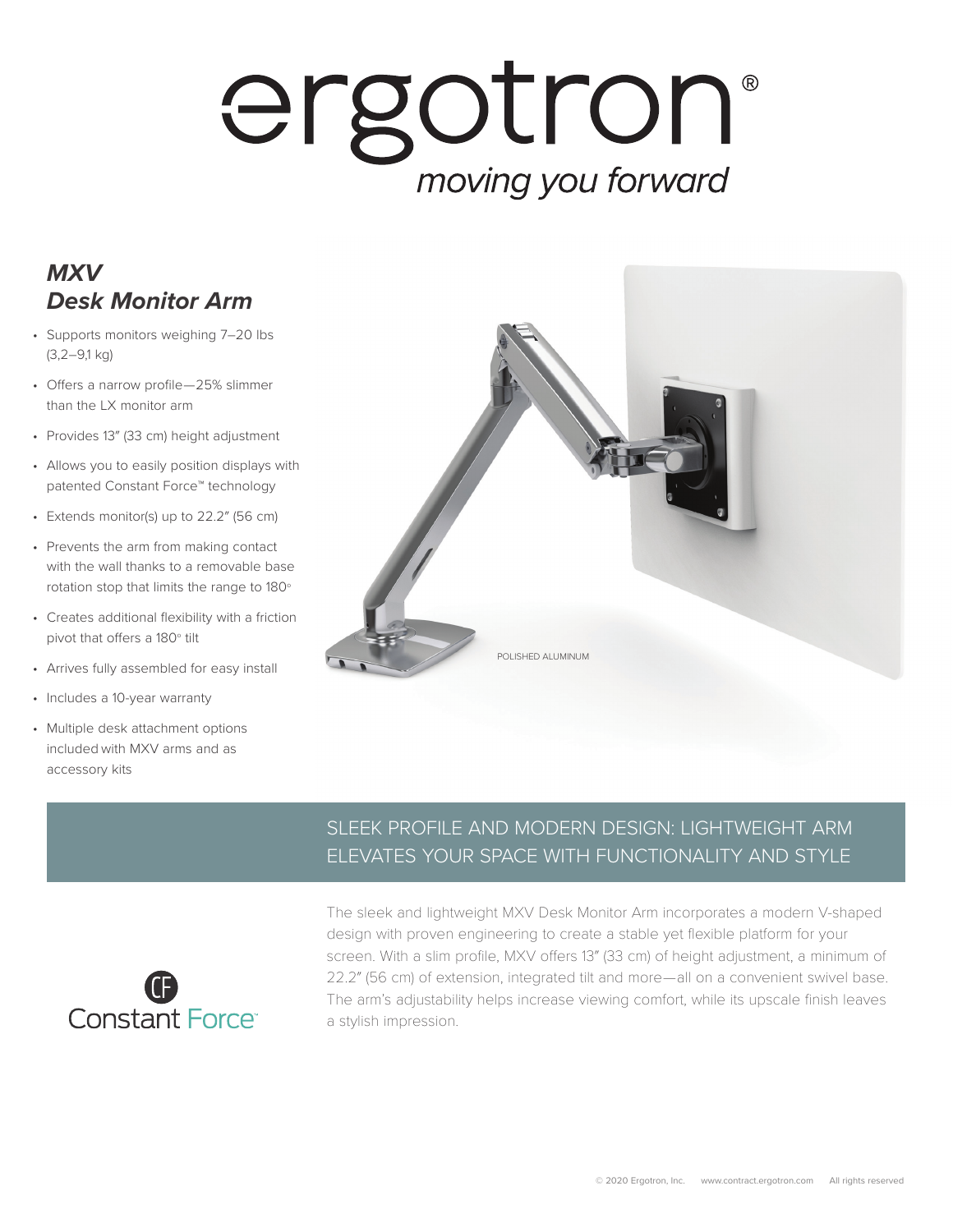### *MXV Desk Monitor Arm*







MXV DESK MONITOR ARM WHITE

|                         | <b>MXV Desk Monitor Arm</b>                                                                                          | <b>MXV Desk Monitor Arm.</b><br><b>Under Mount C-Clamp</b>                                                                                                                         | <b>MXV Desk Monitor Arm,</b><br><b>Low-Profile Top Mount C-Clamp</b>                                                                                                                                  |
|-------------------------|----------------------------------------------------------------------------------------------------------------------|------------------------------------------------------------------------------------------------------------------------------------------------------------------------------------|-------------------------------------------------------------------------------------------------------------------------------------------------------------------------------------------------------|
| Part #<br>(color)       | Americas/APAC: 45-486-026<br>(polished aluminum)<br>45-486-216 (white)<br>Americas/APAC: 45-486-224<br>(matte black) | Americas: 45-508-216 (white)                                                                                                                                                       | Americas: 45-625-216 (white)<br>Americas: 45-625-224 (matte black)                                                                                                                                    |
| Includes                | Fully assembled arm with 2-piece<br>mounting clamp and monitor<br>mounting hardware                                  | Fully assembled arm with mounting<br>c-clamp and monitor mounting<br>hardware                                                                                                      | Fully assembled dual arm with<br>mounting c-clamp and monitor<br>mounting hardware. Compatible with<br>0.98-1.38" (25-35 mm) thick<br>worksurfaces. Clamp kits available<br>for thinner worksurfaces. |
| <b>Typical LCD Size</b> | $\leq 34''$                                                                                                          |                                                                                                                                                                                    |                                                                                                                                                                                                       |
|                         |                                                                                                                      | LCD SIZE IS APPROXIMATION. DIMENSION IS DIAGONAL MEASUREMENT OF SCREEN.<br>LCD SIZE MAY BE EXCEEDED AS LONG AS SCREEN WEIGHT DOES NOT EXCEED MAXIMUM WEIGHT CAPACITY OF THE MOUNT. |                                                                                                                                                                                                       |
| <b>Weight Capacity</b>  | 7-20 lbs (3,2-9,1 kg)                                                                                                |                                                                                                                                                                                    |                                                                                                                                                                                                       |
| Lift                    | 13" (33 cm)                                                                                                          |                                                                                                                                                                                    |                                                                                                                                                                                                       |
| Tilt                    | 180° 190° / 190°                                                                                                     |                                                                                                                                                                                    |                                                                                                                                                                                                       |
| Pan                     | 180°/360°                                                                                                            |                                                                                                                                                                                    |                                                                                                                                                                                                       |
| Rotation                | $360^\circ$                                                                                                          |                                                                                                                                                                                    |                                                                                                                                                                                                       |
| <b>VESA</b>             | MIS-D                                                                                                                |                                                                                                                                                                                    |                                                                                                                                                                                                       |
| Extension               | $\leq$ 22.2" (56 cm)                                                                                                 |                                                                                                                                                                                    |                                                                                                                                                                                                       |
| Product<br>Weight       | 6.4 lbs (2,9 kg)                                                                                                     | 5.6 lbs (2,5 kg)                                                                                                                                                                   | 7 lbs (3,2 kg)                                                                                                                                                                                        |
| Shipping<br>Weight      | $7.5$ lbs<br>$(3, 4 \text{ kg})$                                                                                     | 8.1 lbs (3,7 kg)                                                                                                                                                                   | 9.2 lbs (4,2 kg)                                                                                                                                                                                      |
| Shipping<br>Dimensions  | $34.4'' \times 9.3'' \times 7.3''$<br>$(87,5 \times 23,5 \times 18,5 \text{ cm})$                                    | $34.7'' \times 9.4'' \times 7.3''$<br>$(88 \times 23 \times 18 \text{ cm})$                                                                                                        | $32.3'' \times 8.1'' \times 7.2''$<br>$(82 \times 20, 5 \times 18, 4 \text{ cm})$                                                                                                                     |
| Warranty                | 10 Years                                                                                                             |                                                                                                                                                                                    |                                                                                                                                                                                                       |

#### AVAILABLE DESK ATTACHMENT OPTIONS